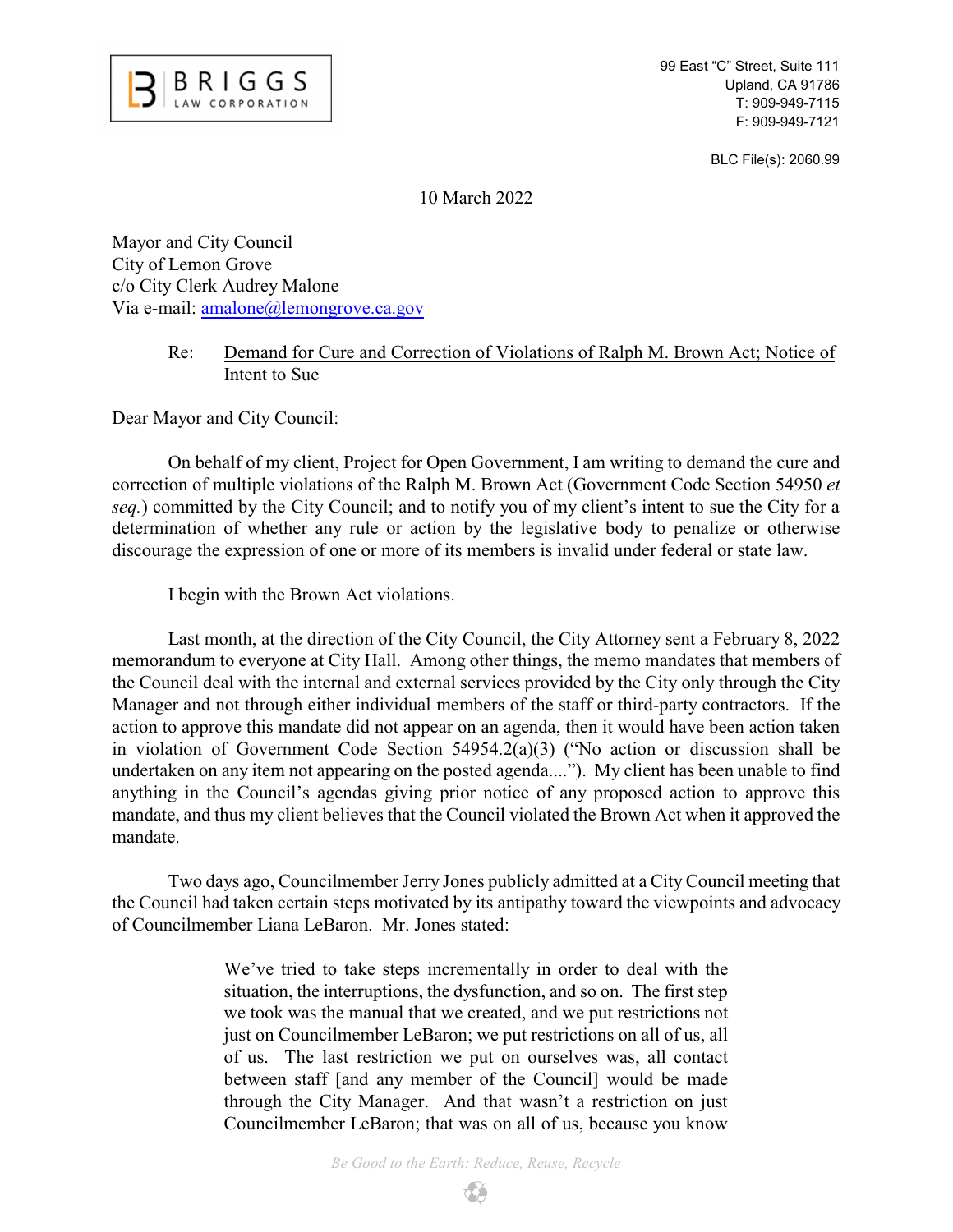obviously we cannot operate as a little, small city any more.... \* \* \* So we put that restriction on all of us. The memo went out. All contact between the City Manager and the staff must be through the City Manager.

My client has been unable to find anything in the Council's agendas giving prior notice of any proposed action to approve the so-called "last restriction," and thus my client believes that the Council has again violated the Brown Act.

Illegal action to block Councilmember LeBaron's access to staff is not your only Brown Act violation. Last week the City Attorney indicated, pursuant to instructions received from the City Council, that Councilmembers' access codes to City Hall have been revoked and the conference room has been locked (even when unused by others). Once more, my client has been unable to find anything in the Council's agendas giving prior notice of any proposed action to approve the revocation of Councilmembers' access codes for City Hall or keeping them out of the conference room when it is not in use, and so my client believes that the Council has once again violated the Brown Act.

I now turn to the City Council's punishment and discouragement of Councilmember LeBaron's exercise of federal, state, and local rights to expression on her own behalf and on behalf of her constituents.

The mandate, the "last restriction," and the physical-access revocation described above, collectively if not separately, deprive Councilmember LeBaron of her legal right as an individual member of the City Council to "deal with the administrative services of the city ... for the purpose of inquiry...." *See* Lemon Grove Mun. Code § 2.04.070(A). While the Municipal Code gives her the right of direct contact with all staff members for inquiry purposes, your mandate, last restriction, and access revocation each make it unduly difficult (if not impossible) for her to adequately respond to inquiries from her constituents and other members of the public. Each action violates her constitutional rights of expression (which are no less than the free-expression rights of any ordinary member of the public) as well as the applicable local legal authority.

Furthermore, by denying Councilmember LeBaron of a place to meet with her constituents on confidential or otherwise sensitive matters, you are outrageously burdening her freedom of expression and right of inquiry because she is left with no choice but to meet people in her own residence or in someone else's private residence or office. That would be bad enough at any point in history, but especiallytoday – with all the social unrest and threats directed against public servants – your physical-access revocation forces Councilmember LeBaron and those with whom she meets to bear an unreasonable risk to their safety. There is a reason why City Hall is in the same building as – indeed, is right next door to – the Sheriff's Department. Whether for reasons of ethics or personal safety, elected officials and the public should not be forced to interact in an insecure setting.

For these reasons, my client respectfully demands that the City Council promptly cure and correct the foregoing Brown Act violations and the unlawful intrusion on Councilmember LeBaron's rights of expression and inquiry under federal, state, and local law. Under the Brown Act, the violations must be cured not more than 30 days after receipt of this letter. Please notify me *in*